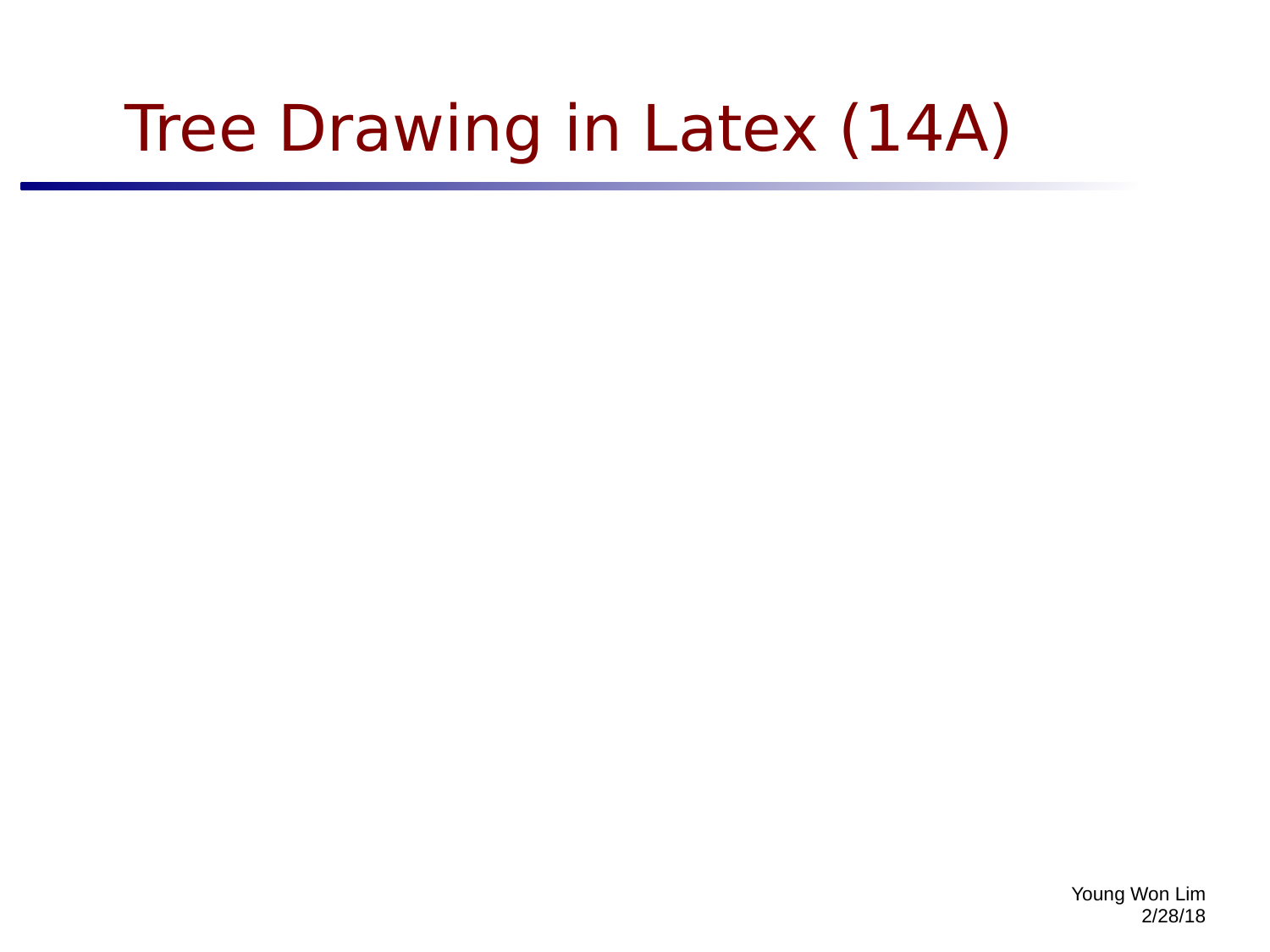Copyright (c) 2015 - 2018 Young W. Lim.

 Permission is granted to copy, distribute and/or modify this document under the terms of the GNU Free Documentation License, Version 1.2 or any later version published by the Free Software Foundation; with no Invariant Sections, no Front-Cover Texts, and no Back-Cover Texts. A copy of the license is included in the section entitled "GNU Free Documentation License".

Please send corrections (or suggestions) to [youngwlim@hotmail.com](mailto:youngwlim@hotmail.com).

This document was produced by using LibreOffice and Octave.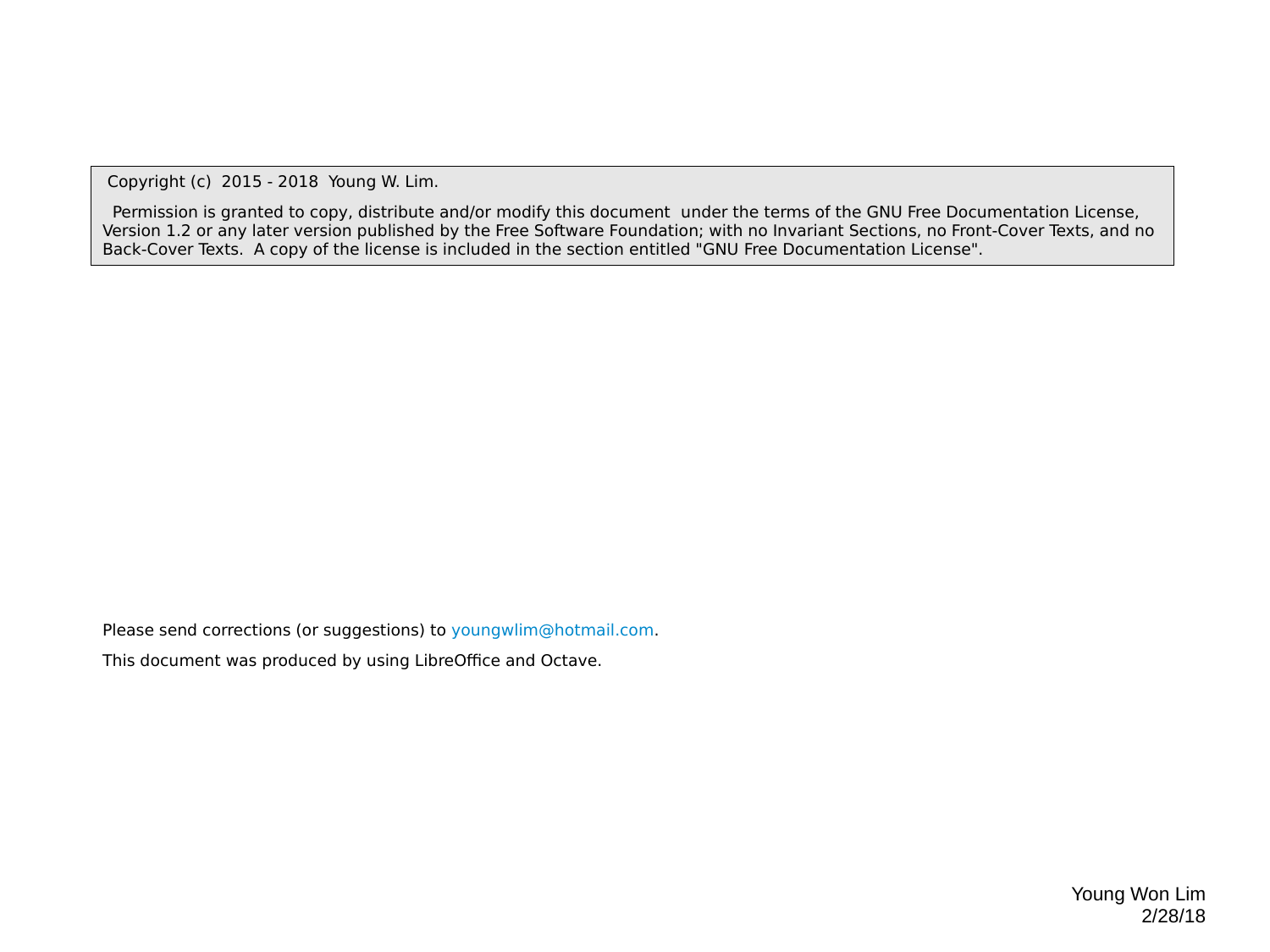# Using qtree (1)

**\documentclass{article}**

**\usepackage{qtree}**

**\begin{document}**

**\Tree[.IP [.NP [.Det {the} ] [.N [.N {package} ]]] [.I\1 [.I {3sg.Pres} ] [.VP [.V [.V {is} ] [.AP [.Deg {really} ] [.A [.A {simple} ] \qroof{{to use}}.CP ]]]]]]**

**\end{document}**

https://tex.stackexchange.com/questions/5447/how-can-i-draw-simple-trees-in-latex



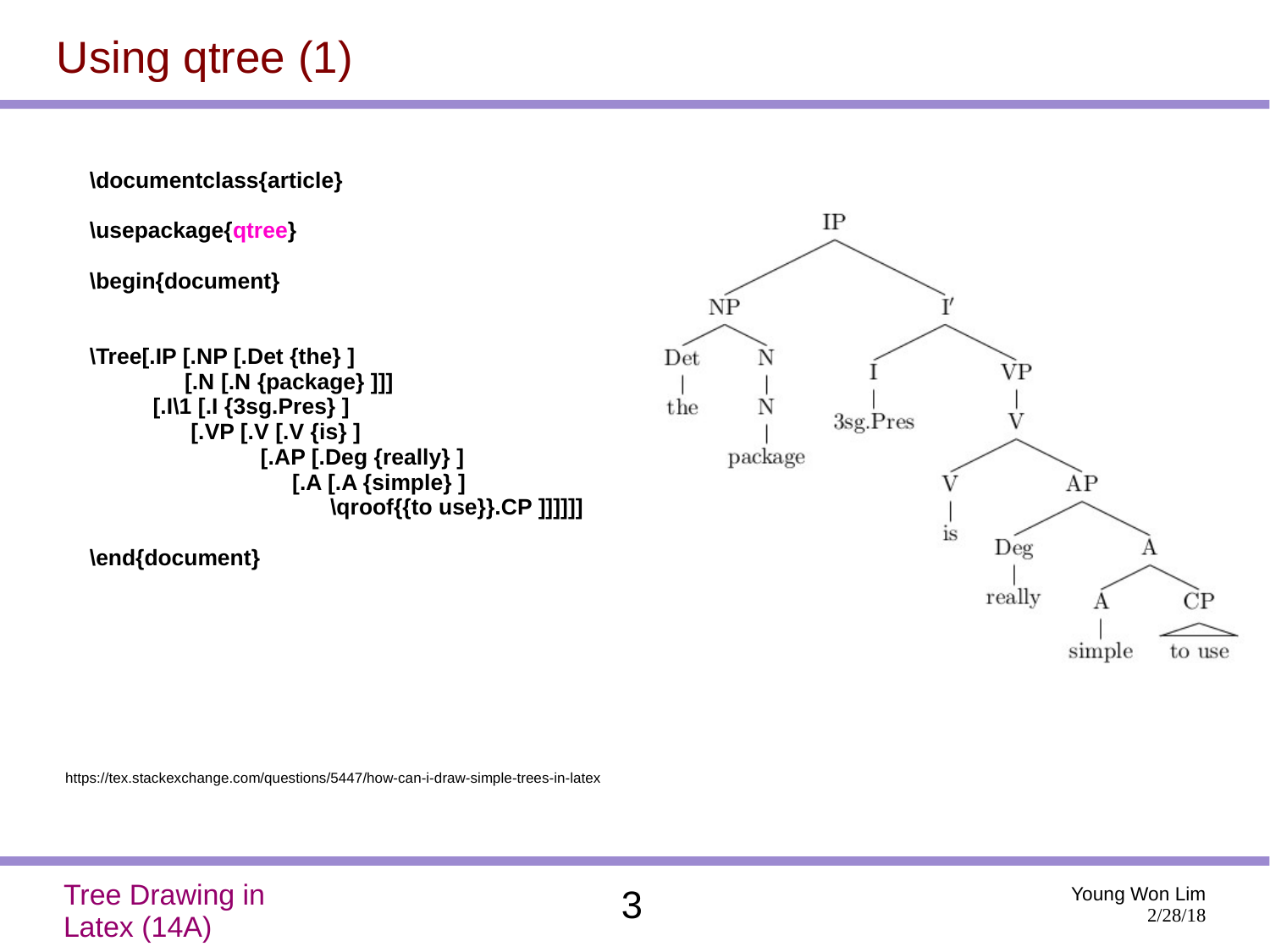# Using qtree (2)



simple to use

https://stackoverflow.com/questions/2985507/how-to-draw-a-graph-in-latex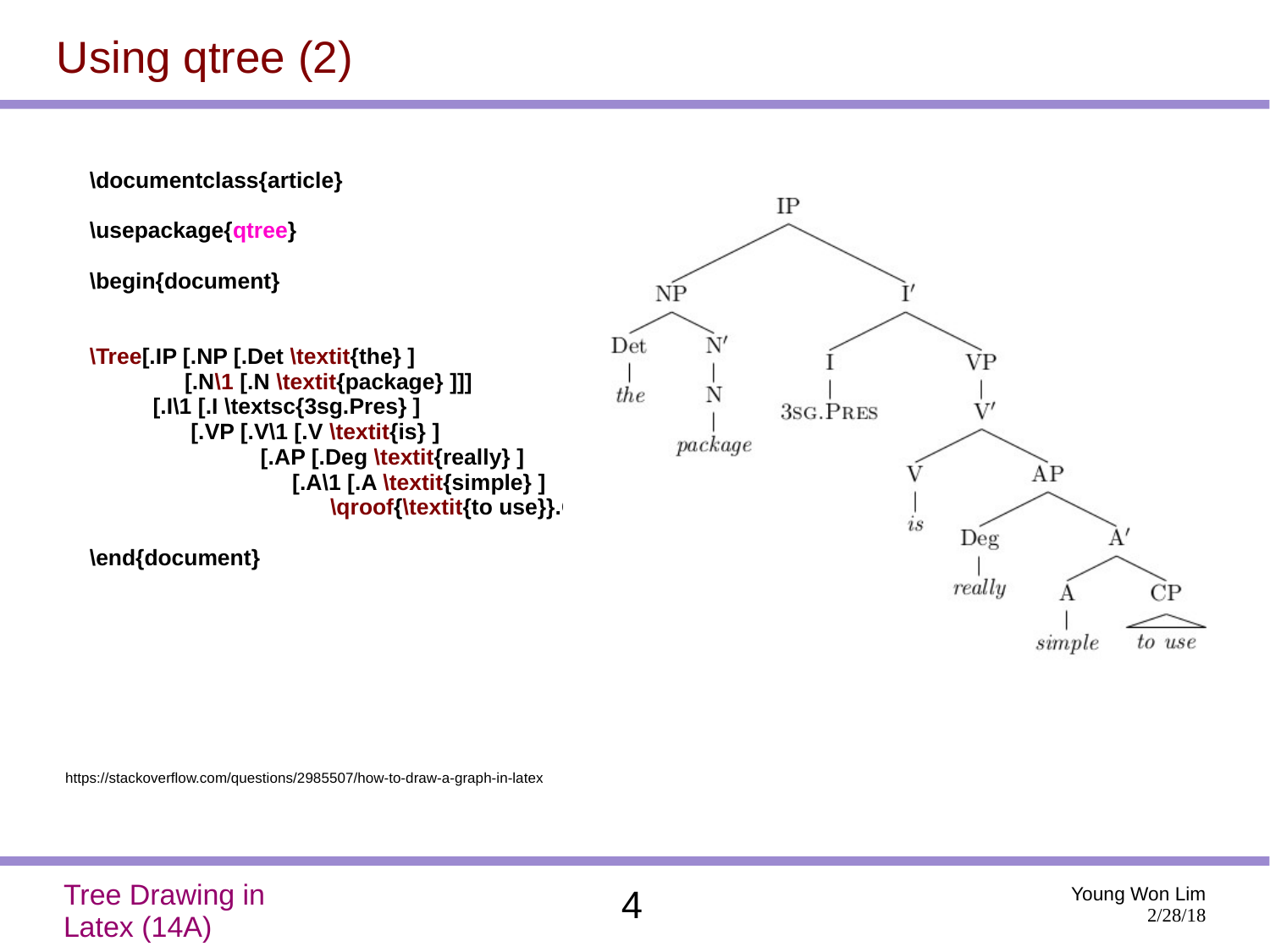### Using forest (1)



 https://tex.stackexchange.com/questions/5447/how-can-i-draw-simple-trees-in-latex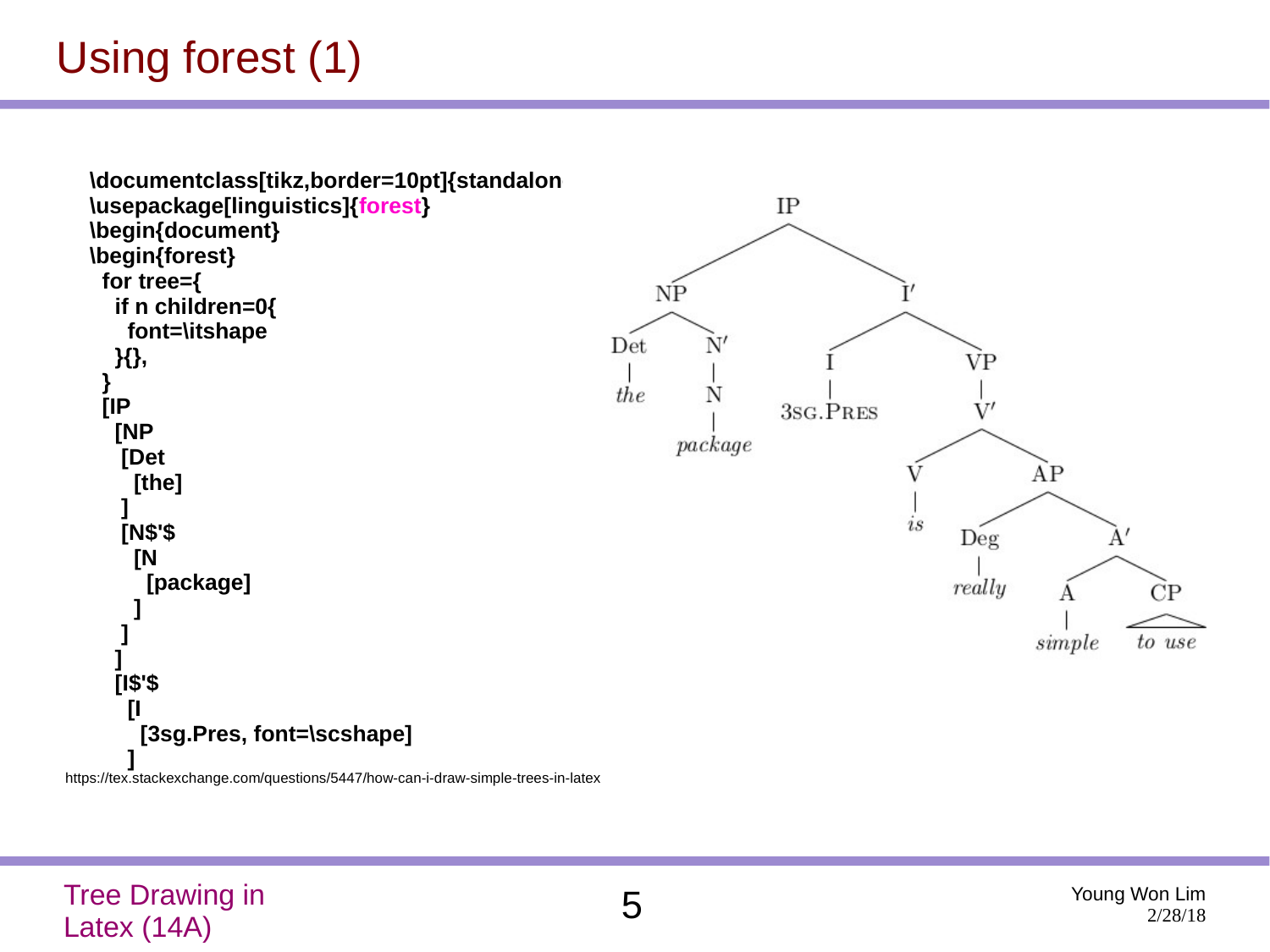# Using forest (2)



https://tex.stackexchange.com/questions/5447/how-can-i-draw-simple-trees-in-latex

Tree Drawing in Latex (14A)

6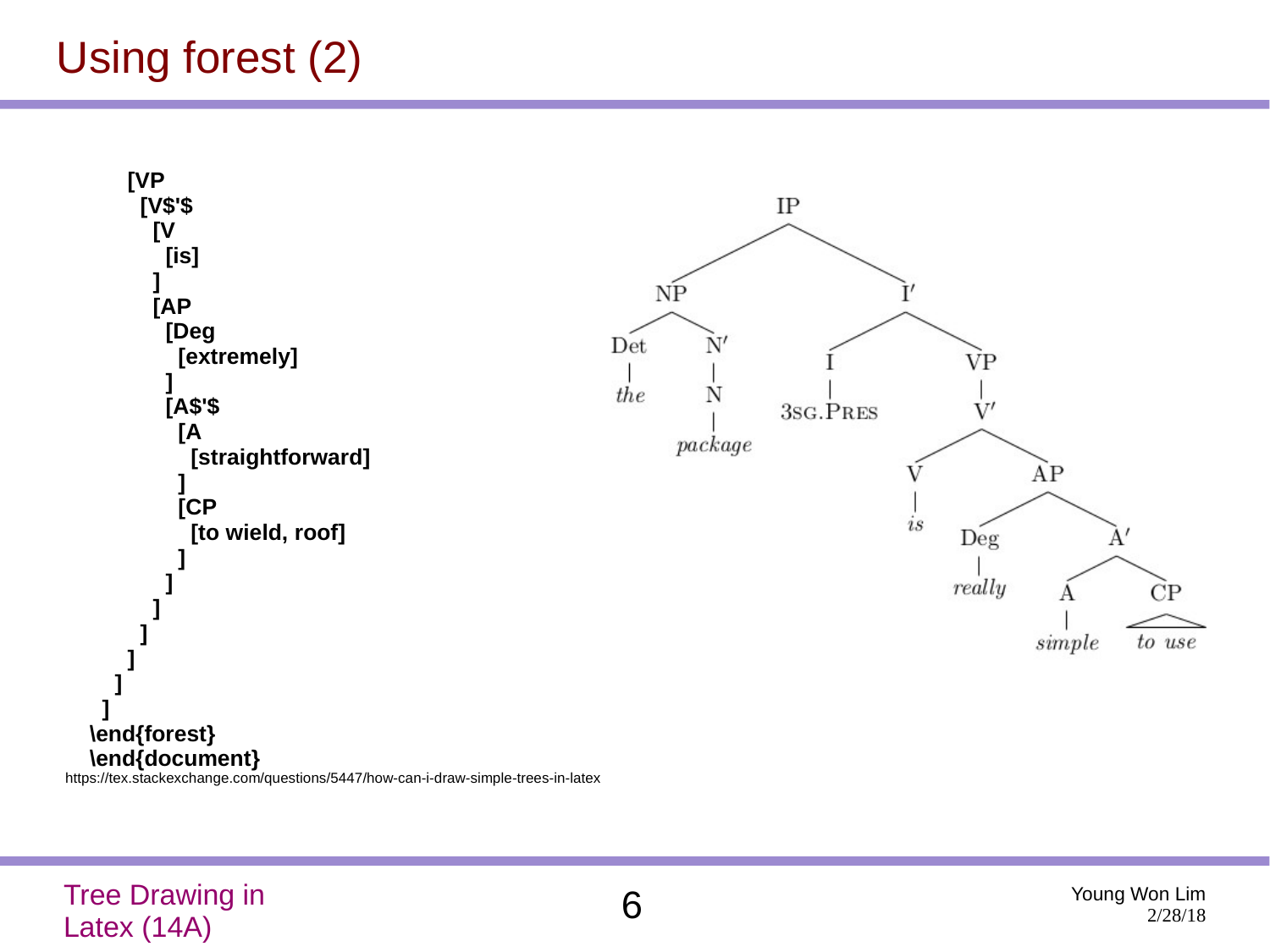## Using preview (1)

```
\usepackage[active,tightpage]{preview}
\PreviewEnvironment{tikzpicture}
\setlength{\PreviewBorder}{10pt}%
%%%>
\begin{comment}
:Title: Red-black tree
:Tags: Trees;Graphs
:Author: Madit
:Slug: red-black-tree
A red-black tree is a special type of binary tree, used in
(Wikipedia)
\end{comment}
\usetikzlibrary{arrows}
\tikzset{
```


to organize pieces of comparable data, such as text fra

```
 treenode/.style = {align=center, inner sep=0pt, text centered,
   font=\sffamily},
  arn_n/.style = {treenode, circle, white, font=\sffamily\bfseries, draw=black,
   fill=black, text width=1.5em},% arbre rouge noir, noeud noir
  arn_r/.style = {treenode, circle, red, draw=red, 
   text width=1.5em, very thick},% arbre rouge noir, noeud rouge
  arn_x/.style = {treenode, rectangle, draw=black,
   minimum width=0.5em, minimum height=0.5em}% arbre rouge noir, nil
}
                                                        http://www.texample.net/tikz/examples/feature/trees/
```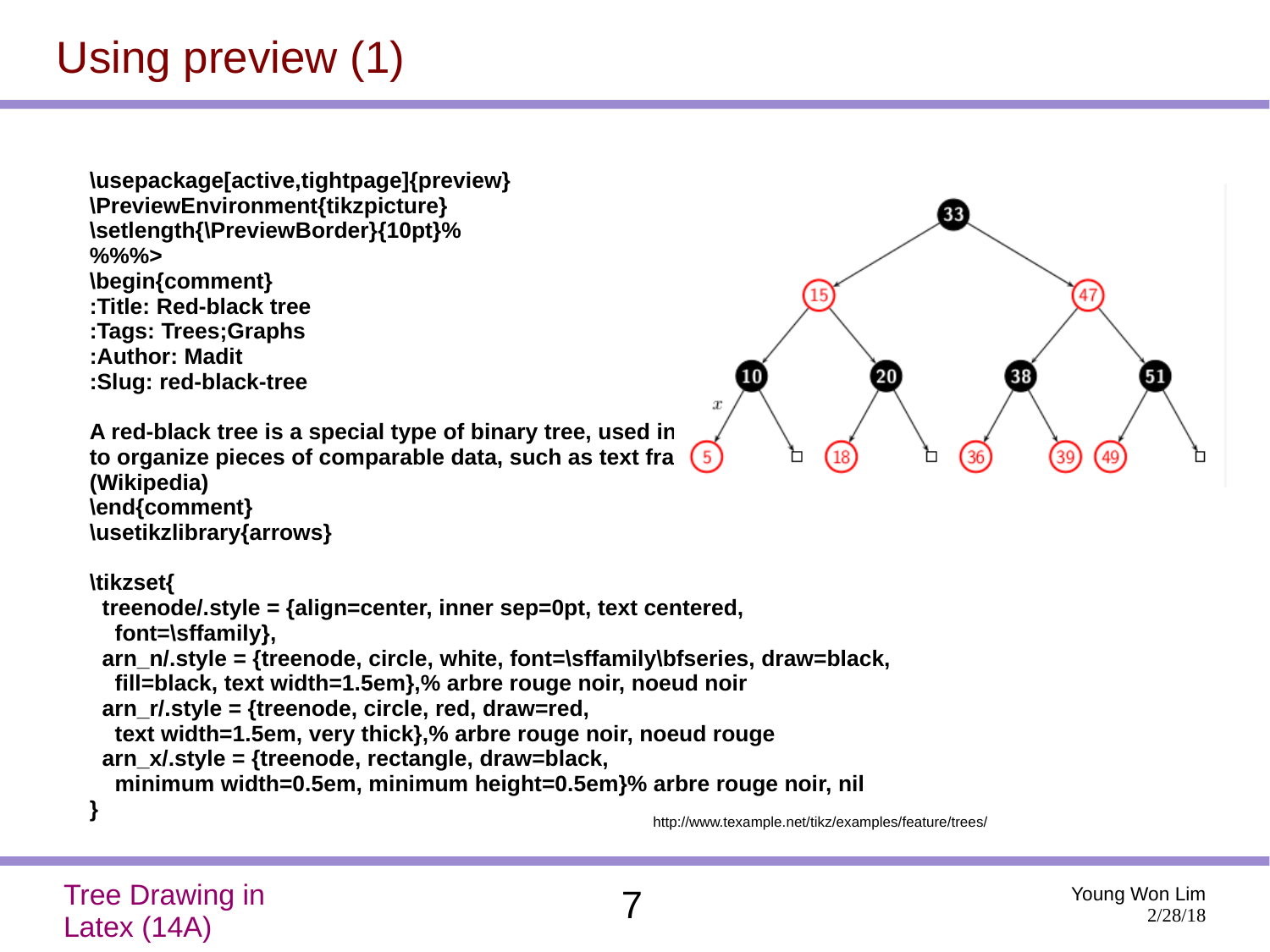### Using preview (2)

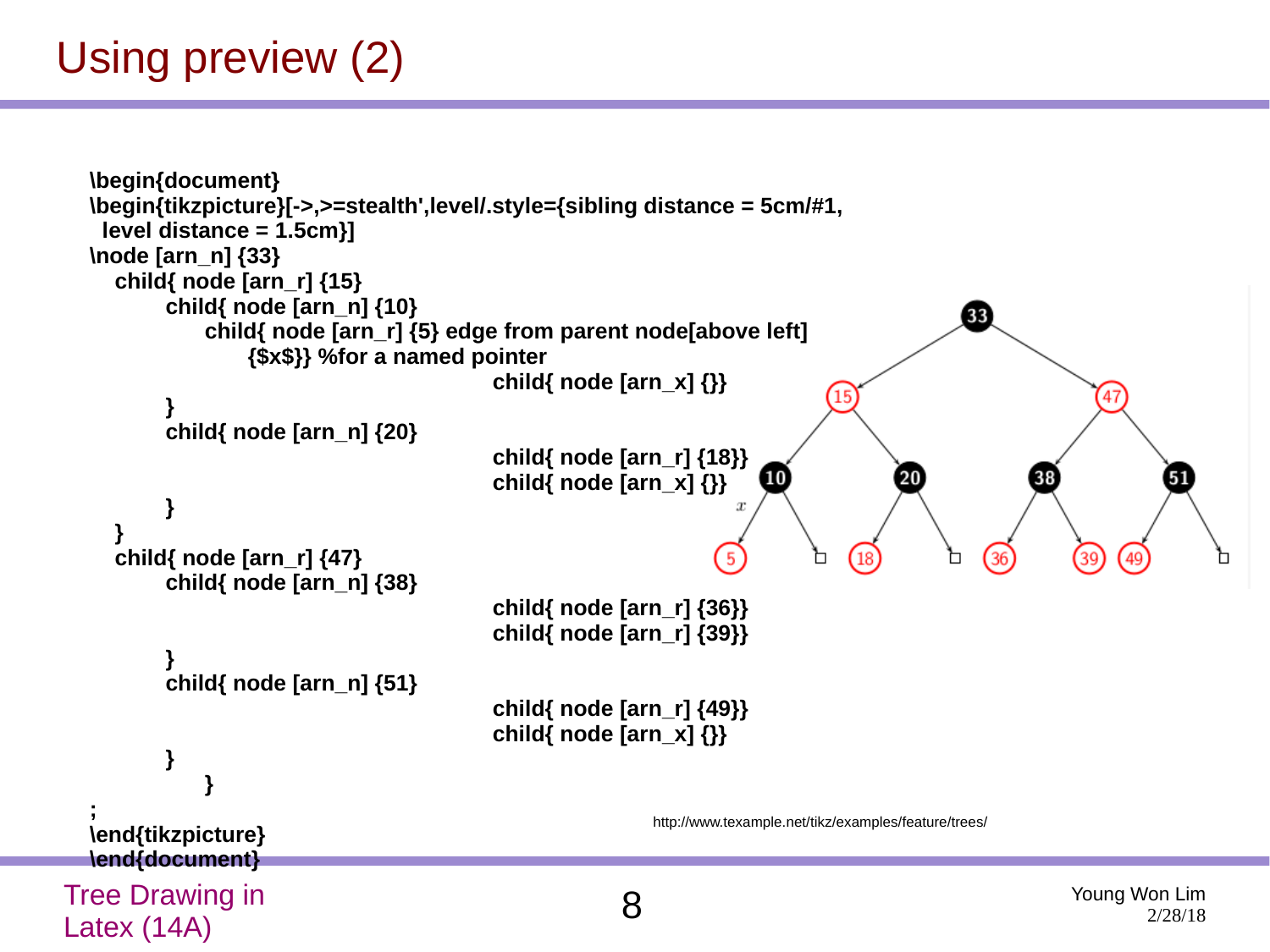- [https://tex.stackexchange.com/questions/5447/how-can-i-draw-simple-trees-in-late](https://tex.stackexchange.com/questions/5447/how-can-i-draw-simple-trees-in-latex) [x](https://tex.stackexchange.com/questions/5447/how-can-i-draw-simple-trees-in-latex)
- <http://www.texample.net/tikz/examples/feature/trees/>
- ●

\*\*\*\*